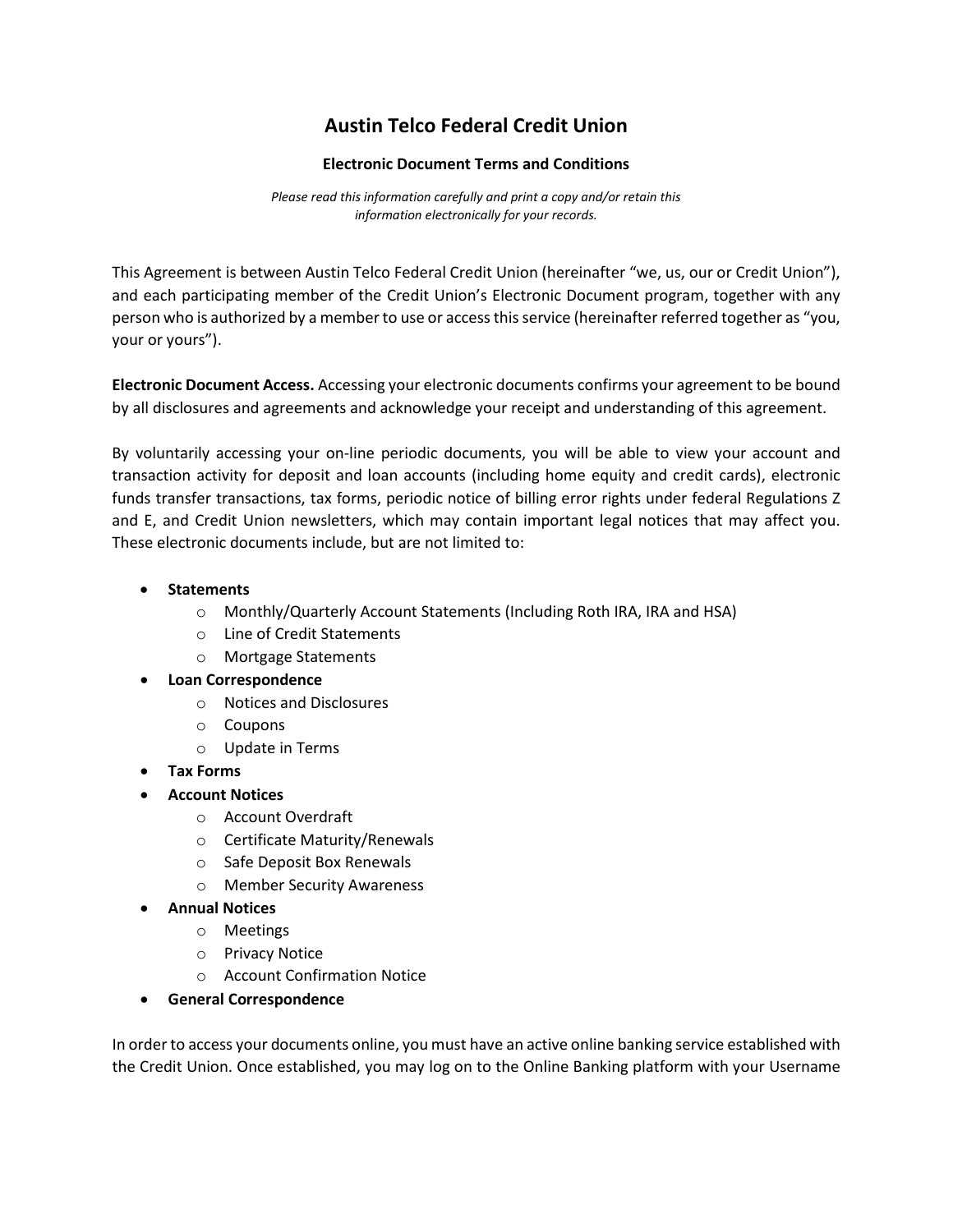and Password. Upon successful login, navigate to 'Account Information' and select 'Statements and Tax Documents.'

The Online Banking and Mobile Banking service is generally available 24 hours a day, seven days a week; however, service may be unavailable at times in relation to routine software and/or hardware maintenance or due to unscheduled downtime.

In order to receive electronic statements, documents and communication, you must have a computer or portable device with Internet access and valid email address; an internet browser using 128-bit encryption or higher, Adobe Acrobat 8.0 or higher or equivalent PDF viewing software, SSL encryption and access to a printer or the ability to download information in order to keep copies of your statement, document and communication for your records.

If there is a change in the hardware/software requirements associated with this service, we will make reasonable efforts to notify you of the updated requirements. It is your sole responsibility to insure your personal computer and related equipment are compatible with/and capable of operating in a manner that allows you to utilize the Electronic Document delivery Service. If you cannot meet the requirements for any reason, you have the right to withdraw your consent at that time at no cost to you. Withdrawing your consent will terminate your Electronic Document delivery service.

**Right To Receive Paper Statements.** Once enrolled in this voluntary program, your paper statement will no longer be sent to you via US Postal Service. Although you have designated to receive electronic delivery, you do have a right to receive a paper copy of your periodic statement. To request a copy of your periodic statement please contact us at (512) 302-5555 or write to:

Austin Telco Federal Credit Union 8929 Shoal Creek Blvd. Austin, TX 78757

The list of fees applicable to your account(s) provided in elsewhere may specify additional fees that we may charge for requests to receive an account statement in paper form.

**Electronic "Signature" Agreement & Security.** You agree that your use of a computer, tablet or portable device to select an item, button, icon or similar act/action, or to otherwise provide the Credit Union instructions while participating in our Electronic Document Program ("Program"); or in accessing or making any transaction regarding any agreement, acknowledgement, consent terms, disclosures or conditions, constitutes your signature, acceptance and agreement as if actually signed by you in writing.

Further, you agree that no certification authority or other third-party verification is necessary to validate your electronic signature; and that the lack of such certification or third-party verification will not in any way affect the enforceability of your signature or any resulting contract between you and the Credit Union. You agree and acknowledge that you will keep your password and other security codes and identification data confidential, and you will immediately notify the Credit Union should you believe that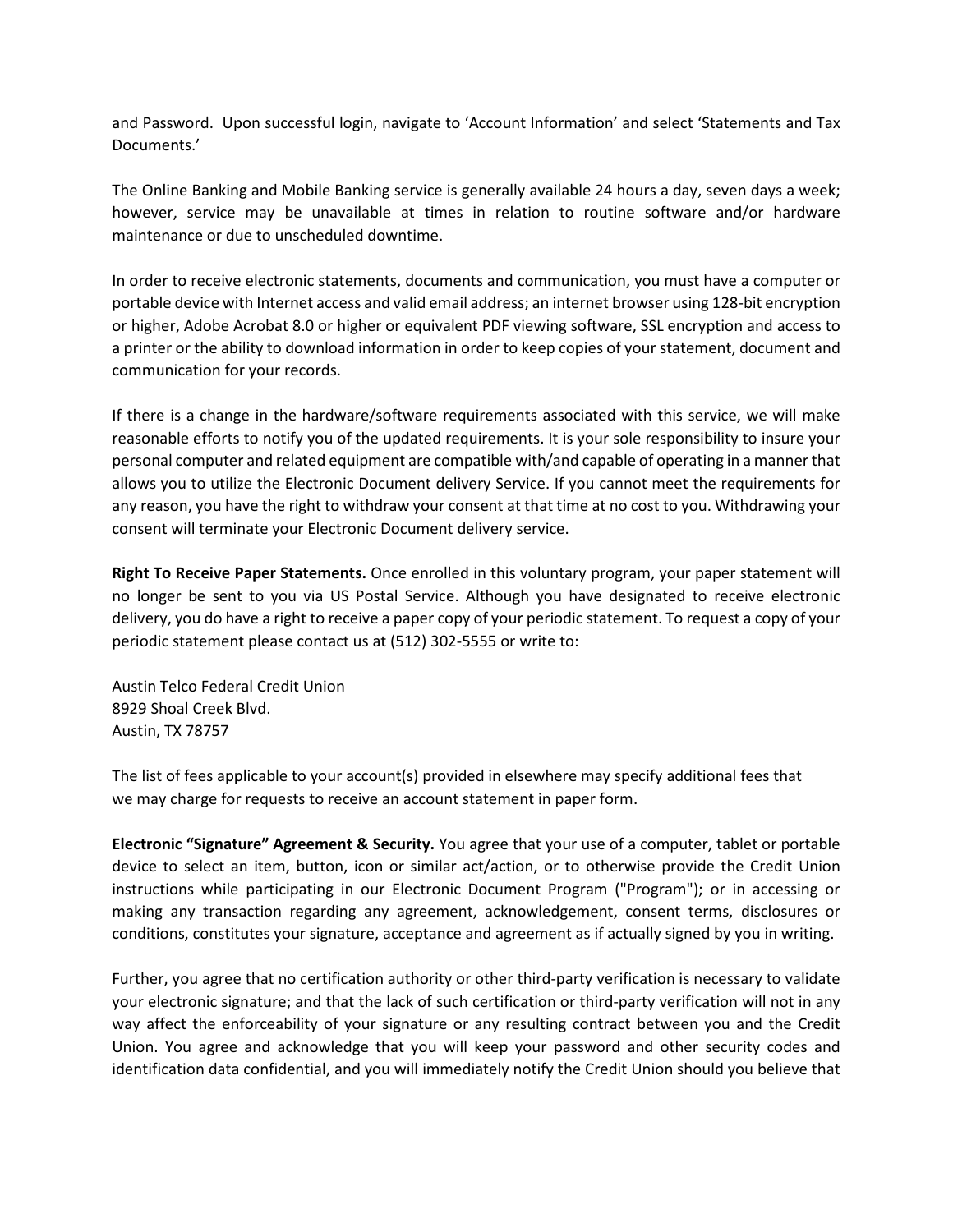your authentication information has been lost, stolen, or that an unauthorized person has electronically accessed your accounts.

**E-Mail Address Required-Notification Of Statement Availability**. A valid e-mail address is required to enroll in the Electronic Document delivery program. As electronic documents become available, Austin Telco will send email correspondence to the e-mail address of record. By agreeing to the receive documents electronically, you accept responsibility for notifying the credit union of any changes. Your electronic documents will remain accessible on our web site for at least six (6) months. If we send your email notification and it is returned to us as undeliverable, you will continue to have access to your documents from the online banking environment. You should notify us immediately to validate your email address if you fail to receive your email Notification.

**Your Right To Withdraw Consent.** You have the right to withdraw your consent to receive your electronic documents at any time. If you elect to withdraw your consent there is currently no cost to you and your participation in the program will be terminated.

To withdraw consent, you must log on to Online Banking, navigate to 'Settings,' select 'Account Settings' followed by selecting 'Statement Delivery Preference.'

**Contractual Agreements/Modification.** This electronic consent supplements and modifies other agreements that you may have with the Credit Union. To the extent that this consent and other agreements contain conflicting provisions, this consent will govern the delivery of electronic documents, disclosures and statements, but all other contractual obligations of the parties remain subject to the terms of any other agreements. For example, you will still be required to review any account statements you receive and notify the Credit Union within established time periods if there are any errors on your statement.

**Authorization Consent.** By agreeing to the terms and conditions of this consent, you represent that you are authorized to enter into this consent for all persons who own or are authorized to access any of your accounts, and that such persons will be bound by the terms of this consent.

**E-Mail Communications.** You acknowledge and agree that the Internet is considered inherently insecure. Therefore, you agree that we have no liability to you whatsoever for any loss, claim or damages arising or in any way related to our response(s) to any e-mail or other electronic communication that we in good faith believe you have submitted to us. We have no duty to investigate the validity or to verify any e-mail or other electronic communication; and may respond to any e-mail at either the address provided with the communication, the e-mail address in your Membership and Account Agreement, or any other application or written communication actually received by us.

Although we have no obligation to do so, we reserve the right to require authentication of e-mails or electronic communications. The decision to require authentication is at the sole discretion of the Credit Union. We will have no obligation, liability or responsibility to you or any other person or company if we do not act upon or follow any instruction to us if a communication cannot be authenticated to our